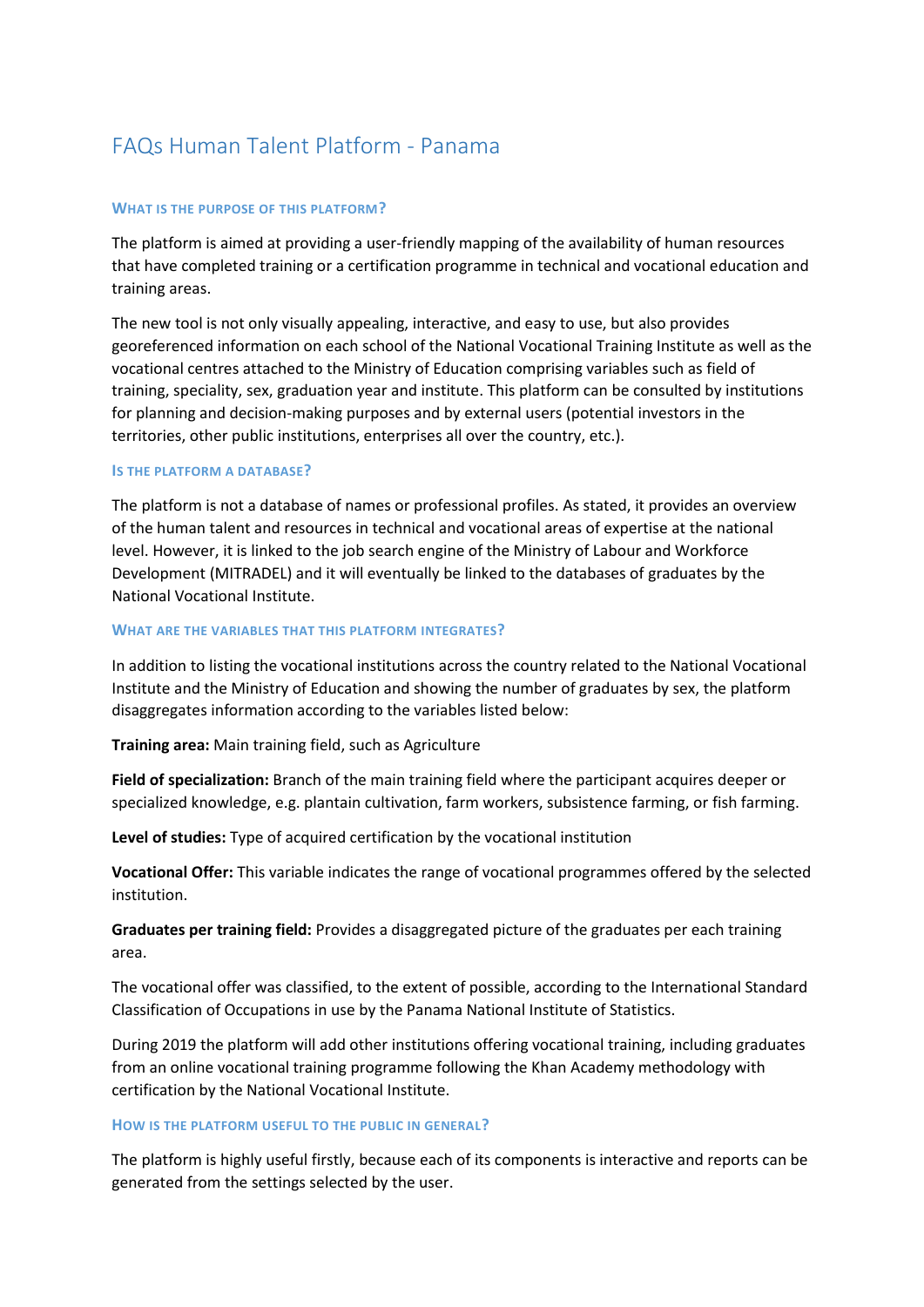The usefulness of the platform resides in the eye of the user:

For institutions, for example, as the platform provides a quick overview of what is happening at the national level in terms of vocational training, it provides valuable inputs to public employment orientation and intermediation services on the availability of skilled human resources in a certain area. In addition, it strengthens the role of MITRADEL as a coordinator between the offer of the vocational institutions and demand by the private sector to reduce skill gaps, for example with internship programmes for a first work experience. This element has a favourable effect also in the recent decentralization efforts the country is undertaking for local economic development.

With regard to the productive sector, it provides a general overview of the availability of skilled human resources across the country and per field of specialization. It also serves as a tool for dialogue with vocational institutions and MITRADEL to ensure that skills needed in different regions of the country are developed. The access to the information that the platform provides, can bolster, to name an example, the establishment of public-private partnerships to promote apprenticeships.

From the perspective of students and workers, the information that the platform provides can help the interested person make decisions regarding further training on certain fields or find a livelihood near home. For worker groups, it provides an informative tool to also ensure the professional development of workers throughout their lives.

If properly managed, the platform can become a valuable and indispensable tool to ensure tailored employment policies at the municipalities, capitalizing the regional assets of each of the country's provinces.

### **FROM THE PERSPECTIVE OF FUTURE OF WORK, WILL MORE PLATFORMS LIKE THIS ONE BE NEEDED?**

## **IS THE PLATFORM EASILY REPLICABLE?**

Yes. It utilizes a Tableau Platform, which allows flexibility to display data, as well as high interactivity. In terms of feeding data into the system, it requires the information to be fed through an Excel, which, once fed with the necessary data, is relatively easy to keep updated and add new institutions to the platform. The Panamanian platform is analogue to that of Costa Rica, lodged in [https://hipatia.cr/dashboard/talento-tecnico,](https://hipatia.cr/dashboard/talento-tecnico) showing in this manner its high replicability characteristics.

It is important, however, to ensure appropriation by the concerned stakeholders at the tripartite level, in order to ensure also its sustainability and relevance.

#### **WHAT ABOUT THE FUTURE OF WORK AND THIS PLATFORM?**

The platform already is a first forage into the world of work 4.0 and its possibilities. Its benefits can be understood from three perspectives:

- 1) It condenses thousands of variables coming from numerous sources of information to be digested at a glance, branching out to provide needed information to the entity seeking it and attending to a variety of needs, weather more focused employment policies, more pertinent apprenticeship and internship programmes or training adapted to life-long learning purposes.
- 2) While the public administration walks the path to digitalized services, packages of information provided in this type of formats create a basis for information sharing between institutions, also strengthening reliability among investors and general public.